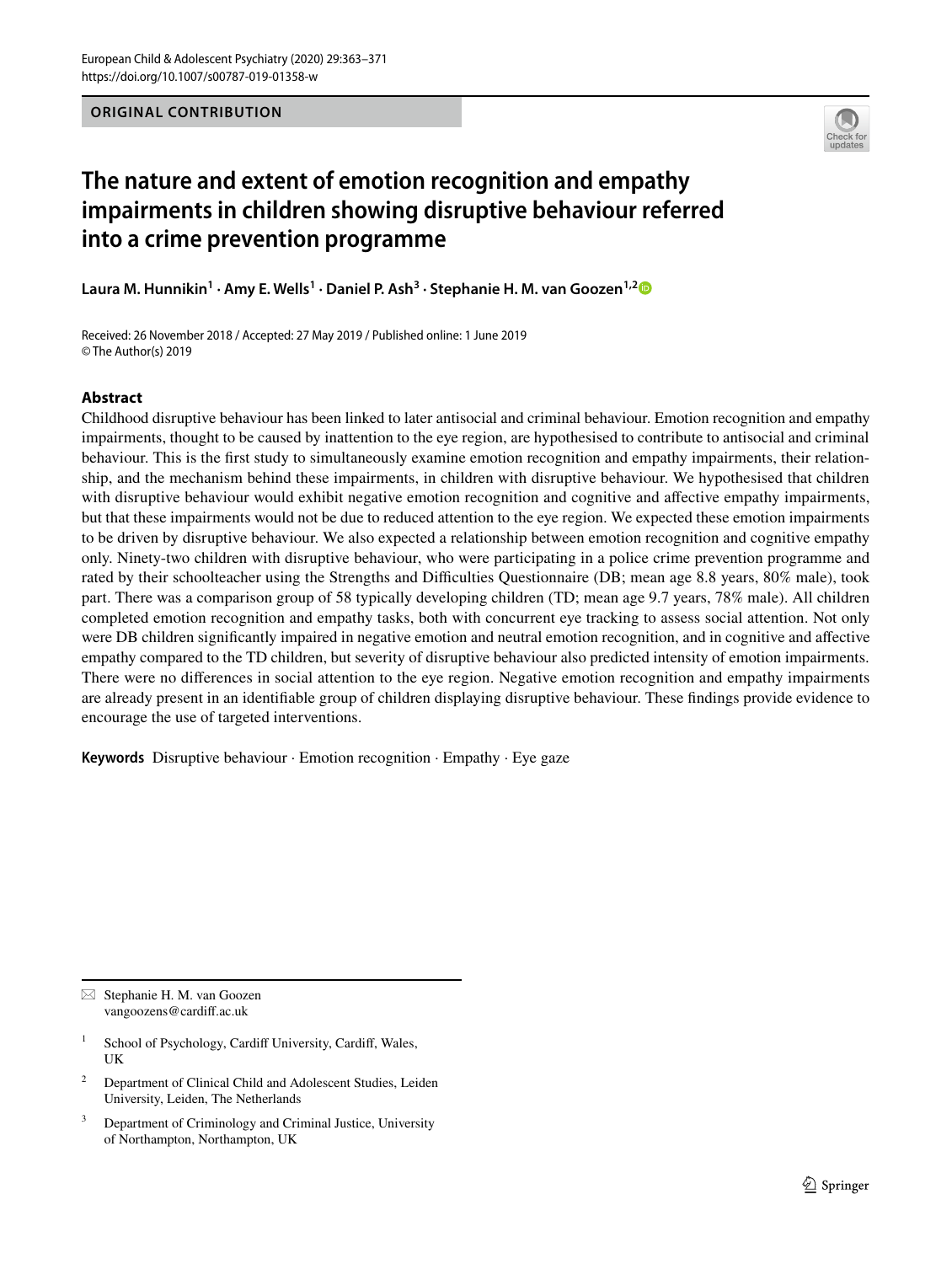## **Key points**

The study shows that children with disruptive behaviour are impaired in negative emotion and neutral face recognition and in cognitive and afective empathy but not in social attention.

Emotion recognition and cognitive and afective empathy impairments were not related.

Emotion recognition and empathy impairments were driven by severity of disruptive behaviour over and above the infuence of IQ and age.

Early and targeted interventions that tackle emotionspecifc impairments in children who display disruptive behaviour should be considered.

# **Introduction**

Antisocial behaviour (ASB) describes a persistent pattern of negative behaviours [\[1](#page-7-0)], which has costly consequences for the individual and society  $[2-4]$  $[2-4]$ . Two mechanisms are important in explaining the behavioural characteristics of ASB: emotion recognition and empathy impairments.

Antisocial individuals are typically impaired in recognising expressions of fear and sadness [\[5](#page-7-3)]. However, impairments in other emotions have been identifed, including anger [[6](#page-7-4)], general negative emotions [[7\]](#page-7-5), and all basic emotions [[8\]](#page-7-6).

Empathy is the ability to understand and share another's emotional state. Cognitive empathy is the cognitive awareness of another's emotional state and afective empathy is the vicarious experience of another's emotions [[9\]](#page-7-7). Some studies have shown that antisocial individuals are impaired in cognitive and affective empathy  $[10]$  $[10]$ ; others found evidence for impaired afective but intact cognitive empathy [\[11\]](#page-7-9). The fndings for cognitive empathy are less consistent than for affective empathy. Different definitions and operationalizations of cognitive empathy are likely to contribute to these discrepant fndings [[12](#page-7-10)].

Emotion recognition impairments are thought to underlie impaired empathy [\[13,](#page-7-11) [14](#page-7-12)]. Models of empathy generally assume a three-stage approach [\[13,](#page-7-11) [15](#page-7-13)], involving recognising the emotion in another, taking their perspective and then feeling an emotional response. Empathy has been related to emotion recognition accuracy across basic emotions [[16](#page-7-14)], recognition accuracy at lower intensities [[17](#page-8-0)], and fear recognition [\[18\]](#page-8-1). It has been shown that facial emotion recognition was positively correlated with cognitive but not afective empathy [\[19\]](#page-8-2).

Attention to the eyes is a mechanism thought to be responsible for both emotion recognition and empathy abilities. Dadds and colleagues showed that boys with ASB plus callous-unemotional (CU) traits showed normal patterns of fear recognition when directing their attention to the eye region [\[20](#page-8-3)]. Research has also shown a positive relationship between empathy and looking towards the eyes during emotional clips [[21\]](#page-8-4). However, recent evidence with at-risk children, adolescents with Conduct Disorder (CD), or adolescents with Attention Deficit Hyperactivity Disorder (ADHD) plus CD have shown that attention to the eye region does not account for emotion recognition and empathy impairments [[11,](#page-7-9) [22,](#page-8-5) [23\]](#page-8-6).

Both emotion recognition and empathy are important mechanisms in the development and continuation of ASB. Distress cues, such as facial expressions of fear and sadness, are thought to possess perceptual cues that elicit empathy [[24](#page-8-7)]. The ability to empathise with others inhibits ASB, because empathic people fnd their own negative behaviour vicariously punishing [\[13](#page-7-11)]. Distressing facial expressions also serve as social reinforcers that condition developing children to avoid engaging in behaviours that elicit these expressions in others. An inability to understand distressing cues means that an individual cannot use them to adapt their behaviour in a socially appropriate manner and stimulusreinforcement learning is inhibited. This is specifed by the Integrated Emotion Systems model [\[14](#page-7-12)], which was initially developed for psychopathy, but has since been applied to ASB more broadly.

One of the strongest predictors of later criminal and antisocial behaviour is disruptive behaviour in childhood [[25,](#page-8-8) [26](#page-8-9)]. However, despite emotion recognition and empathy impairments being involved in criminal and antisocial behaviour, no study has yet simultaneously investigated these impairments, their relationship, and the mechanism behind these impairments in children with disruptive behaviour.

This study investigated emotion recognition and empathy impairments in children showing disruptive behaviour, as described by their schoolteacher. Their performance on emotion recognition and empathy tasks was compared to a sample of typically developing children. Concurrent eye tracking was conducted during both emotion recognition and empathy tasks to gain a better understanding of the mechanism behind these impairments, namely social attention to the eyes.

This study had the following hypotheses. First, we predicted that children with disruptive behaviour would show negative emotion recognition impairments and cognitive and afective empathy impairments. However, we predicted that afective empathy impairments would be limited to negative emotions only in comparison to the typically developing children. Second, we expected that emotion recognition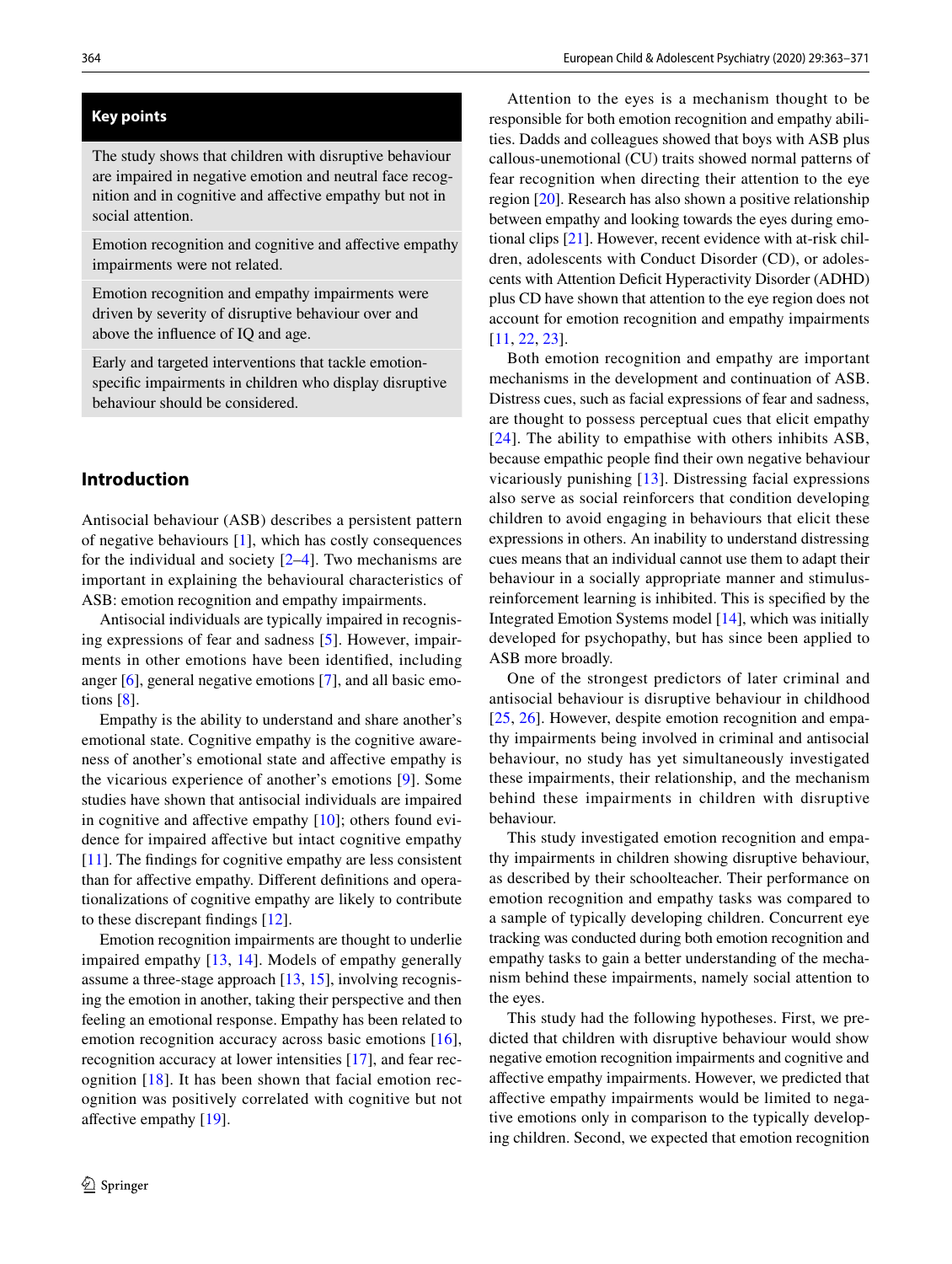impairments would be related to cognitive, but not afective, empathy impairments. Third, based on recent research fndings, we predicted that emotion recognition and empathy impairments would not be related to impaired social attention to the eyes. Finally, we predicted that the more severe the disruptive behaviour, the more intense the emotion recognition and empathy impairments.

## **Method**

## **Participants**

The 164 participants (119 male) aged 7–11 years who took part in this study were categorised into two groups according to the behaviours which they displayed. One participant group showed disruptive behaviour (DB group). The other group formed a typically developing comparison group (TD group).

The 106 children assigned to the DB group were showing disruptive behaviour and participating in a police crime prevention programme, called the Early Intervention Hub, developed by Northamptonshire Police Force. The Hub was set up to address the high number of children displaying problematic behaviour in the county [[27\]](#page-8-10) and aims to provide support to at-risk families whose children show disruptive behaviour, ultimately aiming to play a preventative role via early intervention. As part of the Hub, a Police Community Support Officer (PCSO) is placed in the child's school to support at-risk children. Referrals into the Hub are done through Police Protection Notices, referring professionals (schools, police officers, and social workers) and through Early Help co-ordinators. Typically, the children referred to the Hub have been subjected to a wide range of Adverse Childhood Experiences, including poverty, mental health issues within the home, and domestic abuse. Because of these factors, the children have been classifed by the police as being at high risk for future negative outcomes, including criminal and antisocial behaviour. The children have no formal mental health diagnosis, and because they have not yet reached a crisis point, they are considered "the blind spot" of the social services [\[28\]](#page-8-11).

Children in the DB group were referred to participate in this study from the Hub PCSO working at the child's school. After referral, the children's teachers completed the Strengths and Difficulties Questionnaire (SDQ) [[29\]](#page-8-12) to confrm disruptive behaviour status. To be included in the DB group, an SDQ score in the 'slightly raised' or above range for conduct or peer problems  $(>3)$  or 'slightly lowered' or below range for prosocial behaviour  $(\leq 5)$  was required. This terminology and cut-off scores are from the SDQ scoring and represent just 10% of the UK population [\[30](#page-8-13)].

Participants only needed to reach the threshold for one of the three SDQ subscales to be eligible.

The hyperactivity subscale of the SDQ was not chosen as a recruitment criterion, because recent studies have shown that emotion recognition impairments in ADHD are specifc to those with comorbid CD [\[23](#page-8-6)]. Similarly, the emotion problem subscale was not used as this is related to internalising problems and emotion recognition impairments are more related to externalising problems [[31,](#page-8-14) [32\]](#page-8-15). Inclusion criteria for the DB group were, therefore, a referral from the Hub and showing an elevated or lowered score on the previously described SDQ subscales.

A comparison group of 58 typically developing children participated. Parent-completed SDQ scores confrmed TD group status (within 'close to average' range for total difficulties; a score of  $\leq$  13/40). Inclusion criteria were a referral from school teachers for not showing disruptive behaviour and meeting the SDQ criteria previously described.

Exclusion criterion for both groups was an estimated IQ (intelligence quotient) less than 70 and not completing the tasks within the study. Based on these criteria, 14 children were excluded from the DB group, leaving a fnal sample of 92 DB children and 58 TD children.

## **Materials**

#### **Demographic and behavioural characteristics**

The Wechsler Abbreviated Scale of Intelligence [[33\]](#page-8-16) provided an estimated IQ score. Socioeconomic status (SES) was estimated using Office for National Statistics estimates of average household weekly income based on postcode  $(low = £0–£520; middle = £521–£670; high = £671+$ .

The SDQ is a 25-item widely used, valid, and reliable questionnaire assessing problematic and prosocial behaviour [[29\]](#page-8-12).

#### **Facial emotion recognition**

The Facial Emotion Recognition (FER) [\[7](#page-7-5)] test consists of 60 photos of male and female faces of varying ethnicities and ages displaying four emotions (happiness, sadness, fear, and anger) plus a neutral expression from the Radboud Faces Database [[34\]](#page-8-17). Children were asked to choose which emotion the person was displaying. See supplementary information for data collected during the development and validation of this task.

#### **Empathy**

Participants viewed three clips from Harry Potter flms, which evoked empathic reactions. Each clip represented happiness, sadness, or fear as agreed upon by 96% of 31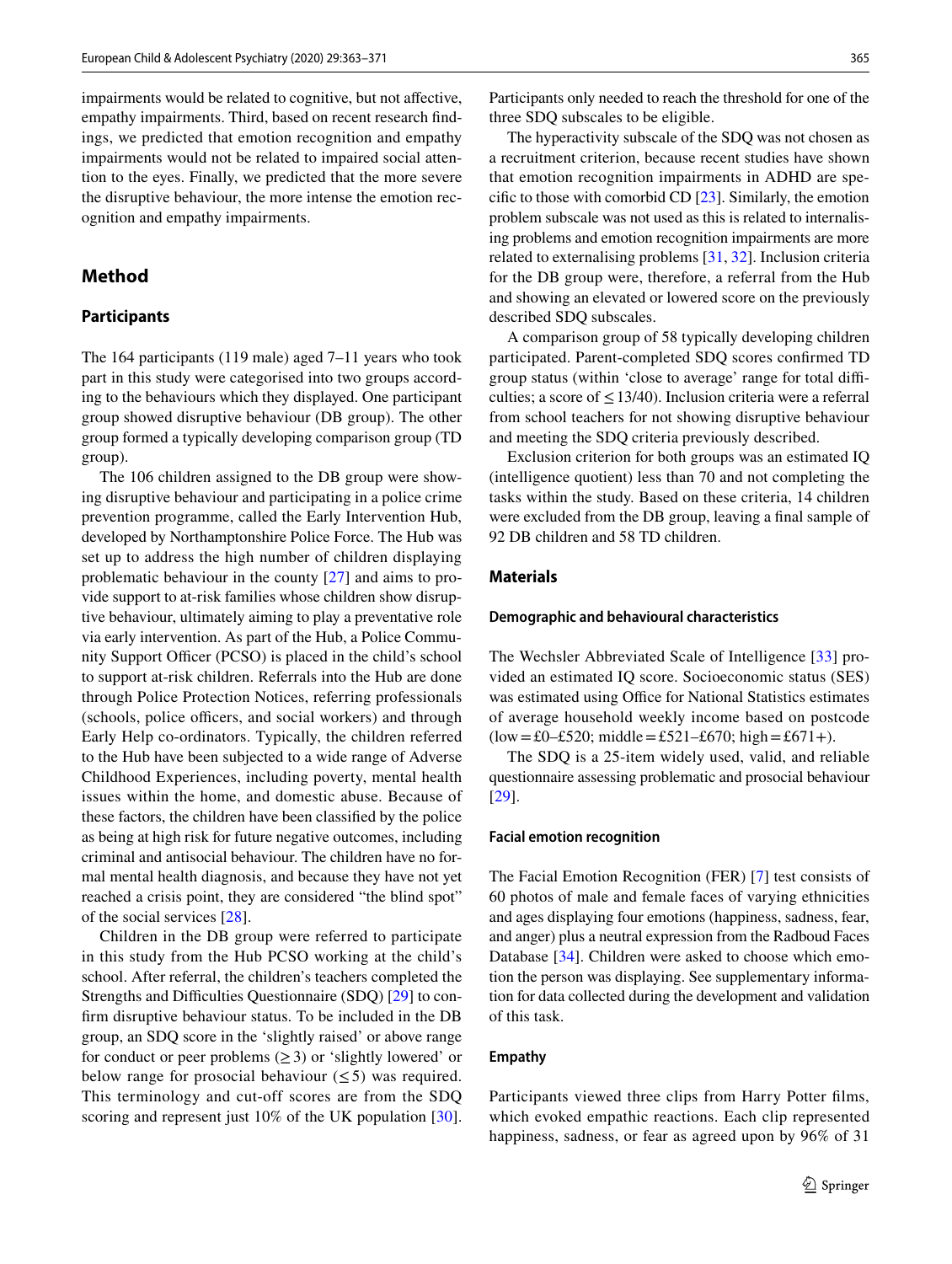6-to-11-year old children in a preliminary study. The previous experience with each clip revealed no efect of flm familiarity. Participants were asked questions about the main character's emotions in the clip (cognitive empathy) and their own emotions while viewing the clip (afective empathy). They were asked how strongly they and the main character felt eight emotions and to explain the reason for the emotion. Responses were coded by two individuals using the Cardif Empathy Scoring System [\[11](#page-7-9), [35](#page-8-18), [36\]](#page-8-19). Cognitive empathy scores ranged from 0 to 9 and afective empathy scores from 0 to 7, with higher scores indicating greater empathy. Interrater reliability between two raters ranged from 0.94 (cognitive) to 0.98 (afective). Fourteen participants (9 TD, 5 DB) were unable to complete the empathy task.

#### **Eye tracking**

During both emotion recognition and empathy tasks, social attention was examined using concurrent eye tracking. A portable Tobii X2-60 compact eye-tracker sampling at 60 Hz with a screen resolution of  $1920 \times 1080$  was used. Participants were positioned 60 cm away from a 15″ laptop screen. Calibration quality was checked and repeated if necessary. An I-VT fxation flter with a minimum fxation criterion of 60 ms sampled average raw data of both eyes to produce information on eye position and duration. Eye-gaze validity was checked for all recordings using a percentage score of successfully recorded data. Validity ranged from 60 to 99% (mean emotion recognition accuracy: 82%; mean empathy accuracy: 87%). Not all children were able to complete eye tracking during the emotion recognition  $(n=96; TD: n=43;$ DB: *n*=53) or empathy (*n*=75; TD: *n*=32; DB: *n*=43) tasks.

# **Procedure**

All parts of the study were completed at the child's school. Children completed the research session, lasting approximately 75 min, with a trained researcher. All participants frst provided assent, then completed the FER, empathy, and WASI tasks. During both FER and empathy tasks, concurrent eye tracking was recorded. Participants were then debriefed.

## **Statistical analyses**

Demographic characteristics were analysed using independent-samples *t* tests for continuous variables, Mann–Whitney *U* test for SES, and Pearson Chi-square test for gender.

Independent-samples *t* tests were used to understand group diferences for emotion recognition and cognitive and afective empathy. Analyses were run separately for each emotion and separately for cognitive and afective empathy. Where there were violations in assumptions, a Mann–Whitney *U* test was used instead.

Spearman's correlations were used to understand the relationship between emotion recognition and cognitive and empathy variables. The full sample was included (both DB and TD) and Bonferroni corrections were applied.

Tobii Studio analysed eye gaze; areas of interest (AOIs) were created around the eyes, mouth, total face, and entire screen. For emotion recognition, eye gaze was analysed during a three-second segment when the face was presented without emotion options. For empathy, eye gaze was analysed during the six-to-eight-second segment that presented the most intense emotional content in each clip. Percentage dwell time to the eyes was calculated by summing all fxations to the eyes divided by the total duration of time spent looking at the face. A two-way ANOVA was run with emotion as the within-subjects factor and group as the between-subjects factor.

Effect sizes were calculated as partial eta squared  $(\eta_p^2)$ for ANOVAs and Cohen's *d* for *t* test [[37](#page-8-20)]. Confdence intervals are reported for signifcant fndings using parametric tests only.

Multiple regression analyses were carried out to assess the relative contribution of demographic (IQ and age) and behavioural variables (total SDQ score) in explaining any between-group diferences in emotion recognition and empathic abilities. Separate multiple regressions were run for negative emotion recognition, cognitive empathy, and afective empathy, with all emotions combined to reduce multiple testing. A stepwise regression model was used with total SDQ entered frst followed by age and IQ simultaneously.

## **Results**

### **Demographic and behavioural data**

Participants in the TD group were older and had a higher IQ and SES than the DB group (Table [1\)](#page-4-0). The gender ratio was similar for both groups and there was no efect of gender on emotion recognition accuracy  $(t(148)=-0.86,$ *p* = 0.39, *d* = 0.18), cognitive empathy (*t*(134) = − 1.50 *p*=0.14, *d*=0.31), or affective empathy  $(t(134) = −1.35)$ ,  $p=0.18$ ,  $d=0.29$ ). TD participants showed fewer conduct and peer problems and more prosocial behaviour than the DB children did.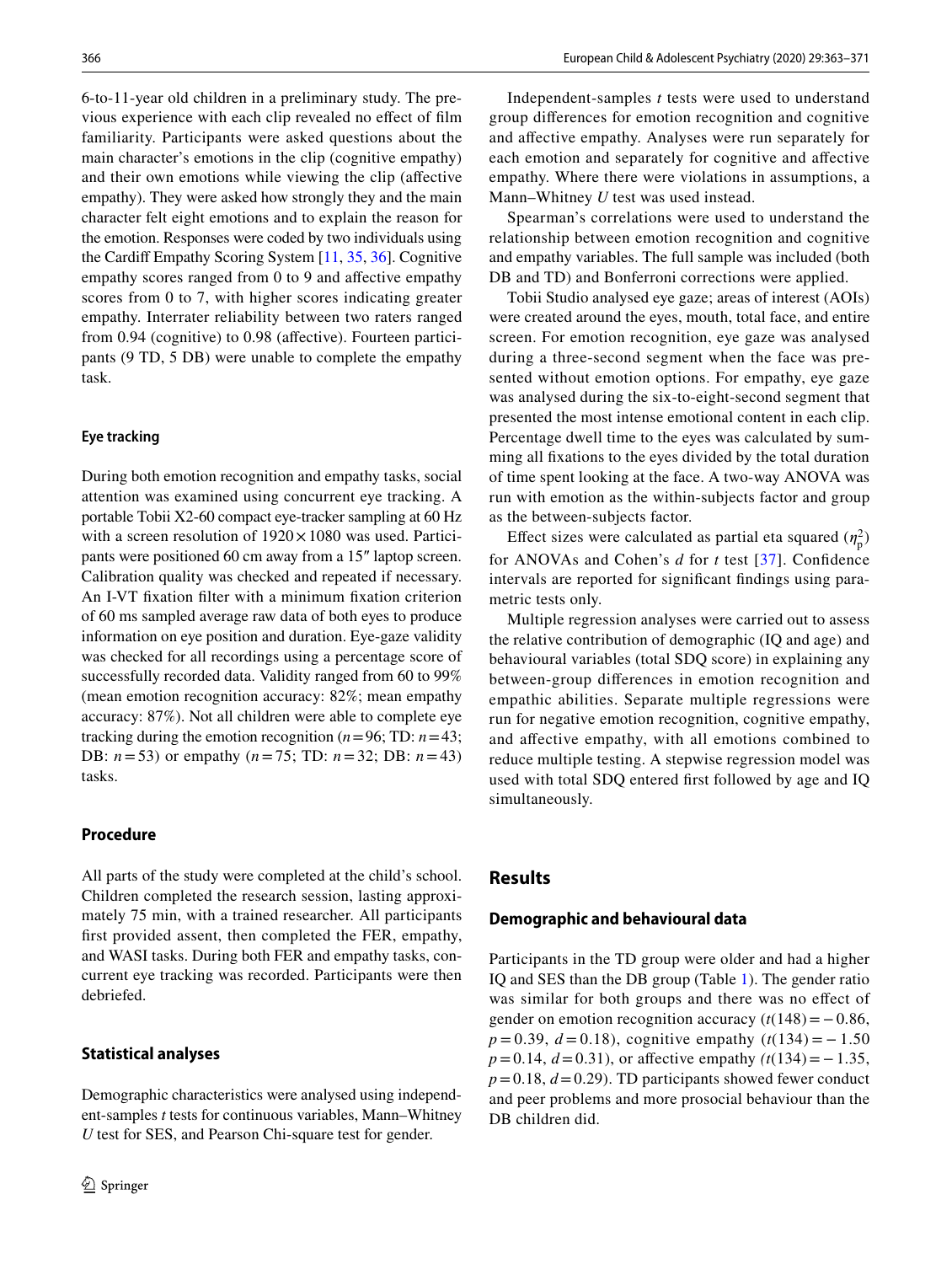<span id="page-4-0"></span>**Table 1** Demographic and behavioural characteristics of participants

| Variable    | TD $(n=58)$    | DB $(n=92)$   | Value        | $p$ value | 95% confidence interval |  |  |
|-------------|----------------|---------------|--------------|-----------|-------------------------|--|--|
| Age (years) | 9.67(1.11)     | 8.82 (1.20)   | $t = -4.39$  | < 0.001   | $-1.24, -0.471$         |  |  |
| IO          | 104.65 (17.20) | 91.62 (12.72) | $t = -4.74$  | < 0.001   | $-18.50, -7.56$         |  |  |
| Gender      |                |               | $x^2 = 0.17$ | 0.68      |                         |  |  |
| % Male      | 77.6           | 80.4          |              |           |                         |  |  |
| % Female    | 20.7           | 19.6          |              |           |                         |  |  |
| <b>SES</b>  |                |               | $U = 2932$   | < 0.001   |                         |  |  |
| $%$ Low     | $\mathbf{0}$   | 7.3           |              |           |                         |  |  |
| % Medium    | 22             | 56.1          |              |           |                         |  |  |
| $%$ High    | 78             | 36.6          |              |           |                         |  |  |
| SDO total   | 7.49           | 17.94         | $t = 13.11$  | < 0.001   | 8.87, 12.03             |  |  |

Means are presented with standard deviations in brackets. Statistical tests: independent-samples *t* test, Mann–Whitney *U* test for SES and Pearson Chi-square for gender

*IQ* intelligence quotient, *SES* socioeconomic status, *SDQ* Strengths and Difficulties Questionnaire



<span id="page-4-1"></span>**Fig. 1** Mean emotion recognition scores. Error bars are set at  $\pm 1$ standard deviation. \* $p \le 0.05$ . Statistical test: independent-samples *t* test

#### **Emotion recognition**

DB participants had significantly lower scores for recognising expressions of sadness  $(t(148)=-2.18, p=0.03,$ *d*=0.38, 95% CI [−11.13, −0.54]), fear (*t*(148) = -2.72, *p* = 0.007, *d* = 0.47, 95% CI [−14.10, −2.26]), anger (*t*(147.99)=-3.25, *p*=0.001, *d*=0.52, 95% CI [−13.75, −3.36]), and neutral (*t*(146.99)=−3.67, *p*<0.001, *d*=0.58, 95% CI [−17.46, −5.24]) (see Fig. [1\)](#page-4-1). There was no group diference for recognition of happiness expressions (*t*(146.66)=−1.84, *p*=0.07, *d*=0.30).

#### **Empathy**

DB participants scored significantly lower on cognitive empathy than TD participants for happiness (*t*(134)=−2.80, *p* = 0.006, *d* = 0.51, 95% CI [−0.97, −17]), sadness (*t*(129.59)=−4.53, *p*<0.001, *d*=0.76, 95% CI [−1.54,



<span id="page-4-2"></span>**Fig. 2** Mean cognitive empathy scores. Error bars are set at  $\pm 1$  standard deviation.  $*_{p} \leq 0.05$ . Statistical test: independent-samples *t* test

−0.60]), and fear (*t*(131.11)=−3.93, *p*<0.001, *d*=0.66, 95% CI [−1.32, −0.44]) (Fig. [2\)](#page-4-2). The same group differences were observed for afective empathy; the DB group scored signifcantly lower than the TD group for happiness (*t*(134)=−2.56, *p*=0.012, *d*=0.47, 95% CI [−1.49, −0.19]), sadness (*t*(134)=−2.42, *p*=0.02, *d*=0.44, 95% CI [−1.65, −0.17]), and fear (*t*(117.97)=−2.40, *p*=0.018, *d*=0.42, 95% CI  $[-1.59, -0.15]$ ) (Fig. [3\)](#page-5-0).

# **Relationships between emotion recognition accuracy and empathy**

There were no significant relationships between emotion recognition accuracy and cognitive or affective empathy (Table [2\)](#page-5-1).

## **Eye tracking: Dwell time to the eye region**

The two groups did not difer in attention to the screen during the emotion recognition  $[t(94)=-1.97, p=0.05, d=0.40]$  and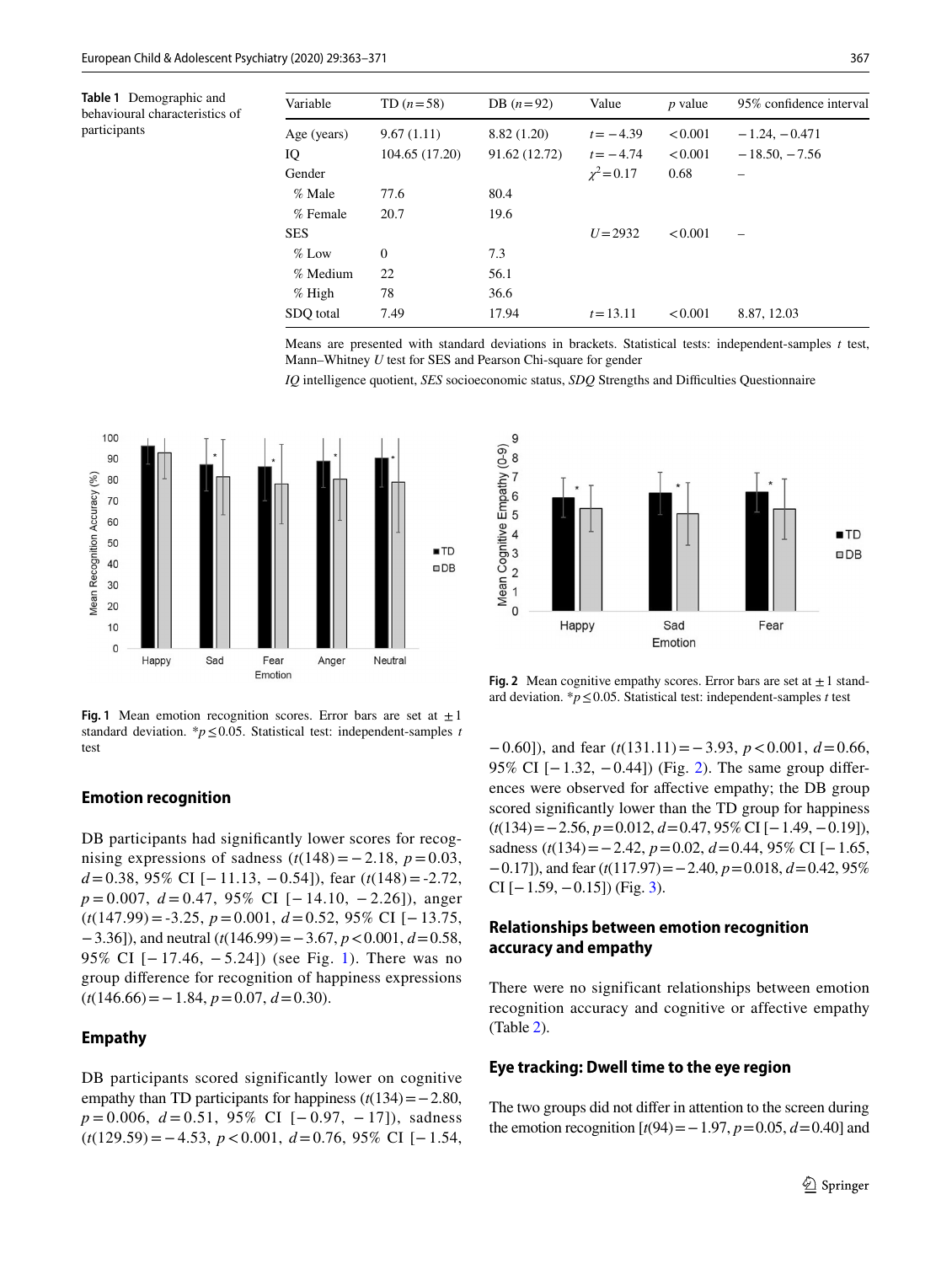

<span id="page-5-0"></span>**Fig. 3** Mean affective empathy scores. Error bars are set at  $\pm 1$  standard deviation.  $* p \leq 0.05$ . Statistical test: independent-samples *t* test

<span id="page-5-1"></span>**Table 2** Relationships between emotion recognition and empathy variables

|                        |      |      |         |      | Happy ER Sad ER Fear ER Anger ER Neutral ER |
|------------------------|------|------|---------|------|---------------------------------------------|
| <b>Happiness</b><br>CE | 0.04 | 0.02 | 0.02    | 0.10 | 0.09                                        |
| Sadness CE 0.19        |      | 0.10 | 0.15    | 0.18 | 0.11                                        |
| Fear CE                | 0.09 | 0.08 | 0.08    | 0.13 | 0.01                                        |
| <b>Happiness</b><br>AE | 0.00 | 0.07 | $-0.10$ | 0.19 | $-0.09$                                     |
| Sadness AE 0.12        |      | 0.18 | 0.05    | 0.09 | 0.07                                        |
| Fear AE                | 0.04 | 0.08 | $-0.09$ | 0.06 | $-0.01$                                     |

Full sample (both DB and TD): *N*=136. Statistical test: Spearman's correlation. Bonferroni corrections applied

*ER* emotion recognition, *CE* cognitive empathy, *AE* affective empathy

empathy tasks [*t*(73)=−0.92, *p*=0.36, *d*=0.22]. There was no group diference in dwell time to the eyes during either the emotion recognition  $(F(1, 94)=0.02, p=0.90, \eta_{\rm p}^2=0.00)$  or empathy task  $(F(1, 62) = 1.06, p = 0.31, \eta_{\text{p}}^2 = 0.02)$  (Fig. [4\)](#page-5-2).

## **Predictors of impaired emotion recognition and empathy**

As there were no group diferences in happiness recognition or social attention, regressions were not run for these variables. Given its importance in disruptive behaviour, overall negative expression recognition was included in the multiple regression for emotion recognition.

*Emotion recognition* The full model of age, IQ, and total SDQ was statistically significant,  $R^2 = 0.132$ ,  $F(3)$ ,



<span id="page-5-2"></span>**Fig. 4** Mean percentage dwell time to the eyes for emotion recognition and empathy tasks. Error bars at set at  $\pm 1$  standard deviation. Statistical test: one-way ANOVA

127)=6.46,  $p < 0.001$ , adj.  $R^2 = 0.112$ . The addition of age and IQ to the prediction of emotion recognition did not lead to a statistically significant change in  $R^2$  of 0.03,  $F(2, \theta)$  $127$ )=2.17,  $p=0.12$ . Full details of all regression models are presented in Table [3](#page-6-0).

*Cognitive empathy* The full model of age, IQ, and total SDQ was statistically significant,  $R^2 = 0.119$ ,  $F(3)$ , 115)=5.19,  $p = 0.002$ , adj.  $R^2 = 0.096$ . The addition of age and IQ to the model did not lead to a statistically signifcant change in  $R^2$  of 0.04,  $F(2, 115) = 2.38$  $F(2, 115) = 2.38$  $F(2, 115) = 2.38$ ,  $p = 0.10$  (see Table 3).

*Afective empathy* The full model of age, IQ, and total SDQ was not statistically significant,  $R^2 = 0.04$ ,  $F(3)$ , 115) = 1.40,  $p = 0.248$ , adj.  $R^2 = 0.010$ . However, model 1 with just total SDQ score was significant,  $R^2 = 0.033$ ,  $F(1)$ ,  $117$ )=4.05, *p*=0.047, adj. $R^2$ =0.025 (see Table [3](#page-6-0)).

# **Discussion**

This study is the frst to show that similar emotion recognition and empathy impairments as have been found in antisocial and criminal adults are evident in a sample of younger children who are concurrently displaying disruptive behaviour and are taking part in a crime prevention programme. Interestingly, their emotion and empathy impairments were unrelated and not caused by impaired attention to the eyes.

We hypothesised that children with disruptive behaviour would show more emotion recognition impairments than typically developing children. Our hypothesis was supported as the DB group demonstrated problems in recognition of negative (sad, fear, and anger) and neutral expressions [\[8](#page-7-6)]. These fndings provide evidence to encourage the use of early interventions to address emotional problems before they become entrenched.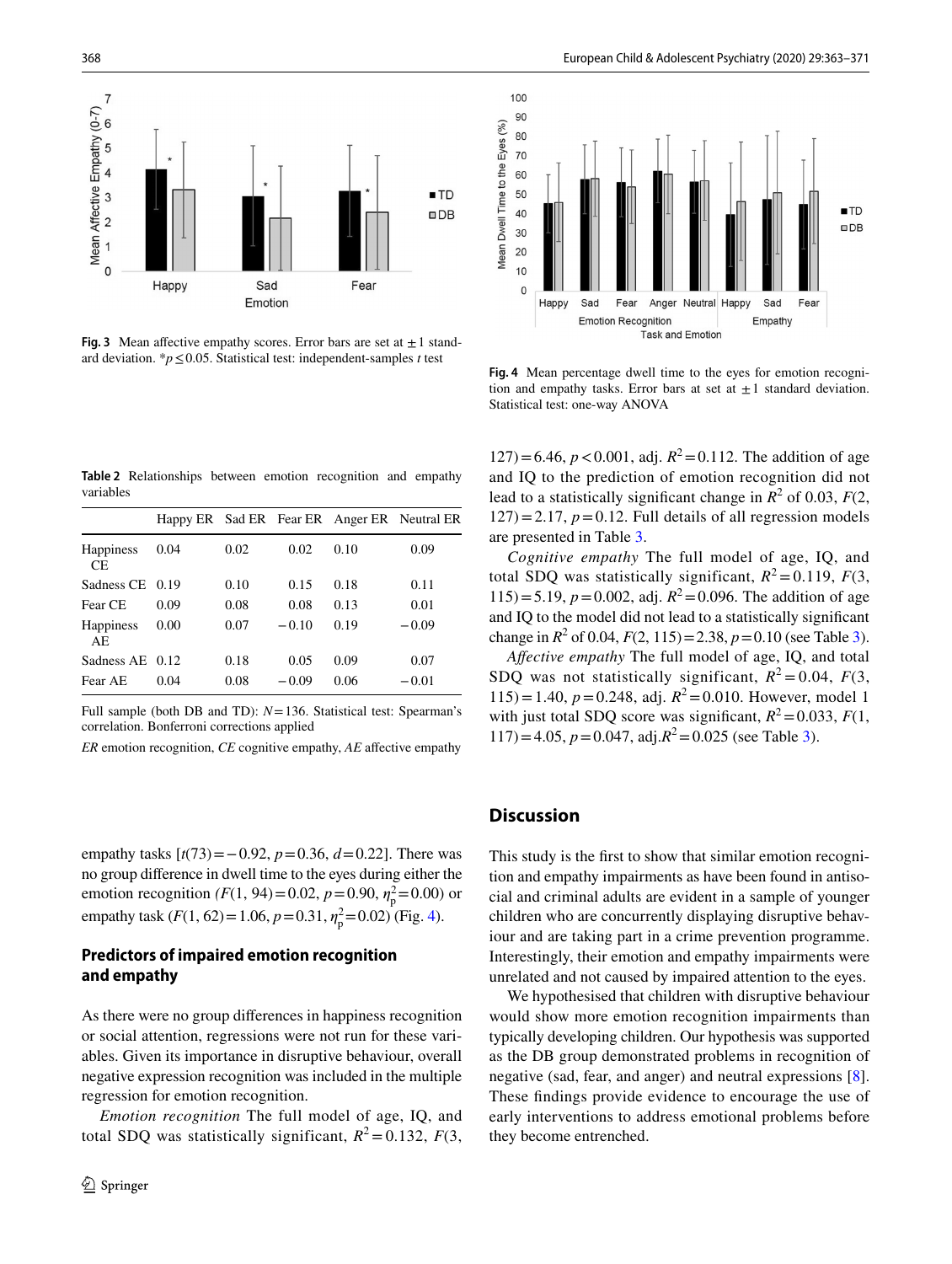| Variable   | Emotion recognition |         |          | Cognitive empathy |          |         |          | Affective empathy |          |         |          |         |
|------------|---------------------|---------|----------|-------------------|----------|---------|----------|-------------------|----------|---------|----------|---------|
|            | Model 1             |         | Model 2  |                   | Model 1  |         | Model 2  |                   | Model 1  |         | Model 2  |         |
|            | B                   | ß       | B        | ß                 | B        | ß       | B        | ß                 | B        |         | B        |         |
| Constant   | 91.21               |         | 64.06    |                   | 6.04     |         | 3.90     |                   | 3.47     |         | 3.03     |         |
| <b>SDQ</b> | $-0.63**$           | $-0.32$ | $-0.47*$ | $-0.24$           | $-0.04*$ | $-0.29$ | $-0.03*$ | $-0.19$           | $-0.04*$ | $-0.18$ | $-0.04$  | $-0.18$ |
| Age        |                     |         | 0.94     | 0.08              |          |         | 0.11     | 0.15              |          |         | 0.05     | 0.04    |
| IQ         |                     |         | 0.17     | 0.18              |          |         | 0.01     | 0.16              |          |         | $-0.001$ | $-0.01$ |
| $R^2$      | 0.10                |         | 0.13     |                   | 0.08     |         | 0.10     |                   | 0.03     |         | 0.04     |         |
| F          | $14.77**$           |         | $6.46**$ |                   | $10.55*$ |         | $5.19*$  |                   | $4.05*$  |         | 1.40     |         |

<span id="page-6-0"></span>**Table 3** Multiple regression predicting emotion recognition, cognitive empathy, and afective empathy from SDQ, age, and IQ

Model 1=SDO (strengths and difficulties) total score. Model 2=SDO, IO and age. Emotion recognition  $N=131$ . Empathy  $N=119$  \* $p<0.05$ , \*\* $p$ <0.001. *B*=unstandardized regression coefficient.  $\beta$ = standardised coefficient

We hypothesised that children with disruptive behaviour would show also cognitive and afective empathy impairments compared to the typically developing group, and that afective empathy impairments would be specifc to negative emotions. Our hypotheses were largely confrmed and were in line with the previous studies [[10,](#page-7-8) [38](#page-8-21)]. However, for afective empathy, we did not hypothesise that these children would also show impaired afective empathy for happiness based on the previous studies [[11,](#page-7-9) [39\]](#page-8-22). Future research should aim to clarify the nature of affective empathy impairments in antisocial populations, especially as happiness may difuse hostility and encourage prosocial behaviour [[40\]](#page-8-23).

This study also aimed to understand the relationship between emotion recognition and empathy impairments, hypothesising that there would be a relationship between emotion recognition and cognitive, but not affective empathy, based on the study by Lui and colleagues [\[19](#page-8-2)]. Contrary to expectations, we found no evidence for a consistent relationship between emotion recognition and either cognitive or afective empathy. Variations in methodology may be responsible for divergence in fndings to the literature showing a relationship between emotion recognition and cognitive empathy; Lui et al. used questionnaires to measure trait empathy  $[19]$  $[19]$ ; we used affective clips to assess state empathy. To show cognitive empathy, an ability to understand vocal, gestural, and contextual information was required, whereas emotion recognition required an ability to recognise static facial expressions. It is possible that one recognises facial expressions, but struggles with these additional elements required for cognitive empathy [\[41](#page-8-24)]. Research shows that antisocial individuals are impaired in vocal [[42\]](#page-8-25) and postural emotion recognition [\[43](#page-8-26)] and struggle to integrate multiple sources of emotional information [[44](#page-8-27)].

As hypothesised, problems in social attention did not explain performance on the emotion recognition and empathy tasks. This fnding contrasts with Dadds et al. [[20\]](#page-8-3), but confrms recent evidence in at-risk children and adolescents with ADHD and CD [[11,](#page-7-9) [23\]](#page-8-6). Indeed, evidence in typically

developing individuals has also shown no relationship between emotion recognition and social attention to the eyes [[45\]](#page-8-28). Given that our groups difered in emotion recognition but not in social attention, the interpretation of facial features in antisocial individuals requires more research.

We predicted that emotion recognition and empathy impairments would be infuenced primarily by disruptive behaviour. Regression analyses confrmed that severity of disruptive behaviour uniquely predicted emotion recognition, and cognitive and afective empathy impairments, over and above the infuence of IQ and age. These fndings support the idea that emotion recognition and empathy abilities are important in disruptive behaviour, thus, further providing evidence for the importance of early and targeted interventions.

Our study had some limitations. First, practical limitations prevented the collection of eye tracking data in the full sample and eye movement behaviour was considered across all trials, regardless of accuracy. It is possible that eye movement behaviours would be diferent when considering correct versus incorrect trials. Some children may have had difficulties verbalising their thoughts and feelings [[46](#page-8-29)] and future research should, therefore, employ physiological measures to examine empathy in young samples. In addition, because the DB group only had to reach the threshold for one of three of the SDQ subscales and because the children were exposed to a range of diferent risk factors (e.g., domestic abuse and mentally ill parents), it is possible that these factors could have infuenced their emotion recognition and empathy abilities. For example, Pollak and Sinha [[47](#page-8-30)] showed that physically abused children require less sensory input to identify facial displays of anger than controls. Future research should aim to examine the infuence of these risk factors on emotion recognition and empathy ability. In addition, we did not consider the role of hyperactivity scores on emotion recognition abilities. Whilst some research has identifed that emotion recognition is not related to ADHD [[23](#page-8-6)]. However, other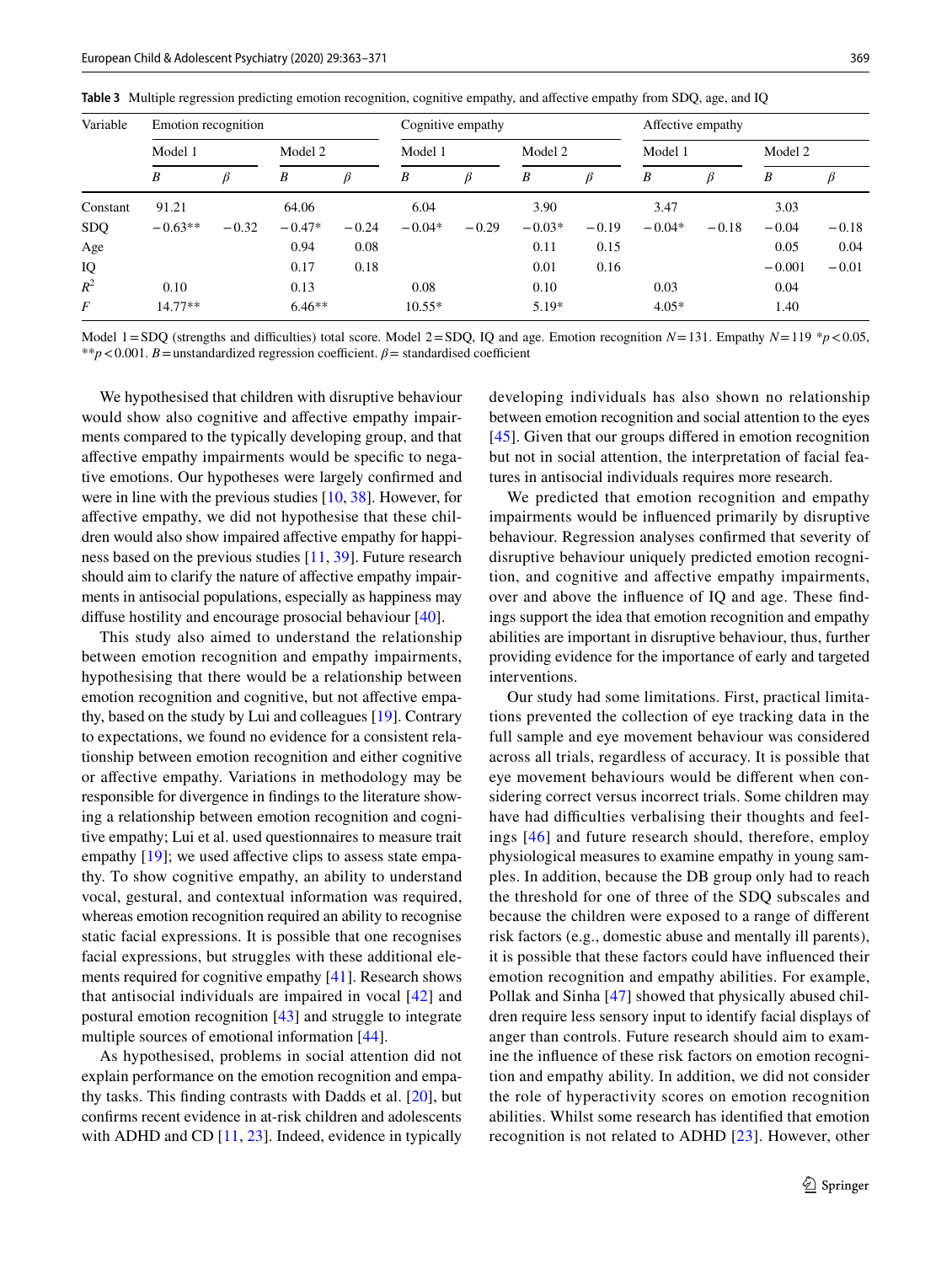research has provided alternative fndings [[48](#page-8-31)]. Future research should investigate the infuence of hyperactivity on emotion recognition, empathy, and social attention. It is important to note that our groups did not difer in attention to the screen during the eye tracking. Finally, this study did not consider the infuence of CU traits despite their hypothesised importance in emotion recognition and empathy [\[10,](#page-7-8) [20\]](#page-8-3). Future research should investigate the role of CU traits in the emotion recognition and empathy abilities of children with disruptive behaviour.

# **Conclusions and clinical implications**

Disruptive behaviour in childhood is related to later antisocial and criminal behaviour. We have provided evidence that emotion recognition impairments in antisocial and criminal populations are already present in young children who display disruptive behaviour and, indeed, that severity of disruptive behaviour predicted intensity of emotion impairments. The fndings from this research support the use of early interventions that improve emotion recognition and empathy development in these children [\[49](#page-8-32)]. A targeted early intervention approach is likely to be more effective and represents a better use of fnances and resources [\[32](#page-8-15), [50](#page-8-33)].

**Acknowledgements** We are extremely grateful to all children, their families, and schools for taking part. We would like to thank Northamptonshire Police Early Intervention Team for their assistance with this study and Melanie Smith for her help with recruitment.

**Funding** This research was supported by an Economic and Social Research Council studentship (awarded to AEW) and an ESRC Impact Acceleration grant (514845 awarded to SHMvG).

# **Compliance with ethical standards**

**Conflict of interest** The funding sources had no role in the study design, collection, analysis or interpretation of data, the writing of the article, or decision to submit the article for publication. The authors declare no other conficts of interest.

**Ethical approval** The study was approved by the Cardiff University School of Psychology Research Ethics Committee. Written informed consent was obtained from parents/guardians and teachers, and written informed assent was obtained from children.

**Open Access** This article is distributed under the terms of the Creative Commons Attribution 4.0 International License [\(http://creativeco](http://creativecommons.org/licenses/by/4.0/) [mmons.org/licenses/by/4.0/](http://creativecommons.org/licenses/by/4.0/)), which permits unrestricted use, distribution, and reproduction in any medium, provided you give appropriate credit to the original author(s) and the source, provide a link to the Creative Commons license, and indicate if changes were made.

# **References**

- <span id="page-7-0"></span>1. American Psychiatric Association (2013) Diagnostic and statistical manual of mental disorders, 5th edn. America Psychiatric Association, Washington, DC
- <span id="page-7-1"></span>2. Huesmann LR, Eron LD, Dubow EF (2002) Childhood predictors of adult criminality: are all risk factors refected in childhood aggressiveness? Crim Behav Ment Heal 12:185-208. [https](https://doi.org/10.1002/cbm.496) [://doi.org/10.1002/cbm.496](https://doi.org/10.1002/cbm.496)
- 3. Odgers CL, Caspi A, Broadbent JM et al (2007) Prediction of diferential adult health burden by conduct problem subtypes in males. Arch Gen Psychiatry 64:476–484. [https://doi.](https://doi.org/10.1001/archpsyc.64.4.476) [org/10.1001/archpsyc.64.4.476](https://doi.org/10.1001/archpsyc.64.4.476)
- <span id="page-7-2"></span>4. Scott SK, Knapp M, Henderson J, Maughan B (2001) Financial cost of social exclusion: follow up study of antisocial children into adulthood. BMJ 323:191–194. [https://doi.org/10.1136/](https://doi.org/10.1136/bmj.323.7306.191) [bmj.323.7306.191](https://doi.org/10.1136/bmj.323.7306.191)
- <span id="page-7-3"></span>5. Marsh AA, Blair RJR (2008) Deficits in facial affect recognition among antisocial populations: a meta-analysis. Neurosci Biobehav Rev 32:454–465. [https://doi.org/10.1016/j.neubi](https://doi.org/10.1016/j.neubiorev.2007.08.003) [orev.2007.08.003](https://doi.org/10.1016/j.neubiorev.2007.08.003)
- <span id="page-7-4"></span>6. Fairchild G, van Goozen SHM, Calder AJ et al (2009) Defcits in facial expression recognition in male adolescents with early-onset or adolescence-onset conduct disorder. J Child Psychol Psychiatry 50:627–636.<https://doi.org/10.1111/j.1469-7610.2008.02020.x>
- <span id="page-7-5"></span>7. Bowen KL, Morgan JE, Moore SC, van Goozen SHM (2014) Young offenders' emotion recognition dysfunction across emotion intensities: explaining variation using psychopathic traits, conduct disorder and ofense severity. J Psychopathol Behav Assess 36:60–73.<https://doi.org/10.1007/s10862-013-9368-z>
- <span id="page-7-6"></span>8. Dawel A, O'Kearney R, McKone E et al (2012) Not just fear and sadness: meta-analytic evidence of pervasive emotion recognition deficits for facial and vocal expressions in psychopathy. Neurosci Biobehav Rev 36:2288–2304. [https://doi.](https://doi.org/10.1016/j.neubiorev.2012.08.006) [org/10.1016/j.neubiorev.2012.08.006](https://doi.org/10.1016/j.neubiorev.2012.08.006)
- <span id="page-7-7"></span>9. Bons D, van Den Broek E, Scheepers FE et al (2013) Motor, emotional, and cognitive empathy in children and adolescents with autism spectrum disorder and conduct disorder. J Abnorm Child Psychol 41:425–443. <https://doi.org/10.1007/s10802-012-9689-5>
- <span id="page-7-8"></span>10. Pasalich DS, Dadds MR, Hawes DJ (2014) Cognitive and afective empathy in children with conduct problems: additive and interactive efects of callous-unemotional traits and autism spectrum disorders symptoms. Psychiatry Res 219:625–630. [https://](https://doi.org/10.1016/j.psychres.2014.06.025) [doi.org/10.1016/j.psychres.2014.06.025](https://doi.org/10.1016/j.psychres.2014.06.025)
- <span id="page-7-9"></span>11. van Zonneveld L, Platje E, de Sonneville LMJ et al (2017) Afective empathy, cognitive empathy, and social attention in children at high risk of criminal behaviour. J Child Psychol Psychiatry Allied Discip. <https://doi.org/10.1111/jcpp.12724>
- <span id="page-7-10"></span>12. Neumann D, Zupan B (2018) Empathic responses to afective flm clips following brain injury and the association with emotion recognition accuracy. Arch Phys Med Rehabil. [https://doi.](https://doi.org/10.1016/j.apmr.2018.07.431) [org/10.1016/j.apmr.2018.07.431](https://doi.org/10.1016/j.apmr.2018.07.431)
- <span id="page-7-11"></span>13. Blair RJR (2005) Responding to the emotions of others: dissociating forms of empathy through the study of typical and psychiatric populations. Conscious Cogn 14:698–718. [https://](https://doi.org/10.1016/j.concog.2005.06.004) [doi.org/10.1016/j.concog.2005.06.004](https://doi.org/10.1016/j.concog.2005.06.004)
- <span id="page-7-12"></span>14. Blair RJR (2005) Applying a cognitive neuroscience perspective to the disorder of psychopathy. Dev Psychopathol 17:865–891. <https://doi.org/10.1017/S0954579405050418>
- <span id="page-7-13"></span>15. Marshall LE, Marshall WL (2011) Empathy and antisocial behaviour. J Forens Psychiatry Psychol 22:742–759. [https://](https://doi.org/10.1080/14789949.2011.617544) [doi.org/10.1080/14789949.2011.617544](https://doi.org/10.1080/14789949.2011.617544)
- <span id="page-7-14"></span>16. Besel LDS, Yuille JC (2010) Individual diferences in empathy: the role of facial expression recognition. Pers Individ Dif 49:107–112. <https://doi.org/10.1016/j.paid.2010.03.013>